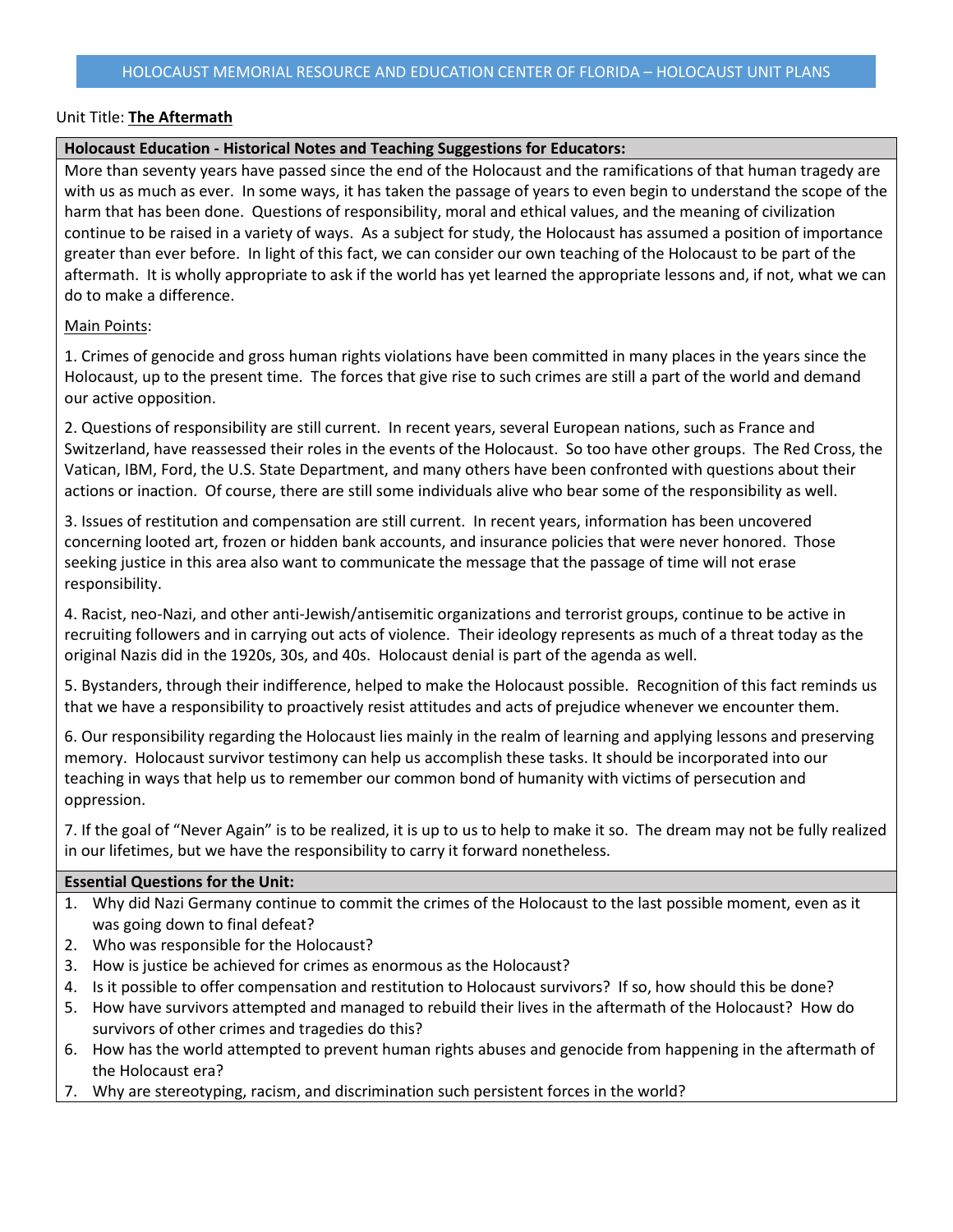- 8. How has knowledge and memory of the Holocaust shaped the post-World War II world?
- 9. How does the Holocaust help us to understand problems in the modern world?

10. How should we define our own personal responsibility for remembering and responding to the Holocaust?

### **Connections with F.S. 1003.42 – Florida's Holocaust Education Required Instruction Mandate:**

## **Required Instruction: F.S. 1003.42(g) – Holocaust**

The history of the Holocaust (1933-1945), the systematic, planned annihilation of European Jews and other groups by Nazi Germany, a watershed event in the history of humanity, to be taught in a manner that leads to

- 1. an investigation of human behavior,
- 2. an understanding of the ramifications of prejudice, racism, and stereotyping, and
- 3. an examination of what it means to be a responsible and respectful person,
- for the purposes of
	- 4. encouraging tolerance of diversity in a pluralistic society and for
	- 5. nurturing and protecting democratic values and institutions.

In this unit, item 1 will be featured in lessons and/or activities that explore how Holocaust survivors managed to find the strength to rebuild their lives, families, and communities.

Item 2 will be featured in lessons and/or activities that focus on the dedication of the Nazis to their genocidal program to the bitter end, and to the persistence of their ideas in Neo-Nazis and Holocaust deniers today.

Item 3 will be featured in lessons and/or activities that explore the responsibility of individuals and groups to remember the Holocaust, learn from it, and to renew commitments to human rights because of it.

Item 4 will be featured in lessons and/or activities that explore how many Holocaust survivors became integrated into new, diverse communities that they could call home.

Item 5 will be featured in lessons and/or activities that consider how justice in the aftermath of the Holocaust has been sought as an attempt to live up to democratic values; to be pursued through strong and enduring democratic institutions.

**Overall Unit Learning Goal(s)/Objective(s):** Based on the main standards/benchmarks that address the major content of this unit

Since these unit plans (and their related lessons) are designed to be flexible for use in a variety of Florida-approved courses, all of the standards and benchmarks listed below will not be applicable in every classroom setting. In fact, only a few would be used for any particular class setting. Teachers should choose the main skill and content standards and benchmarks that are most applicable for the courses they teach.

LAFS.K12.R.3.7 Integrate and evaluate content presented in diverse media and formats, including visually and quantitatively, as well as in words.

LAFS.K12.R.3.8 Delineate and evaluate the argument and specific claims in a text, including the validity of the reasoning as well as the relevance and sufficiency of the evidence.

LAFS.K12.R.3.9 Analyze how two or more texts address similar themes or topics in order to build knowledge or to compare the approaches the authors take.

LAFS.K12.W.3.7-Conduct short as well as more sustained research projects based on focused questions, demonstrating understanding of the subject under investigation.

LAFS.K12.W.3.8-Gather relevant information from multiple print and digital sources, assess the credibility and accuracy of each source, and integrate the information while avoiding plagiarism.

LAFS.K12.W.3.9-Draw evidence from literary or informational texts to support analysis, reflection, and research. LAFS.68.RH.1.6-Identify aspects of a text that reveal an author's point of view or purpose (e.g., loaded language, inclusion or avoidance of particular facts).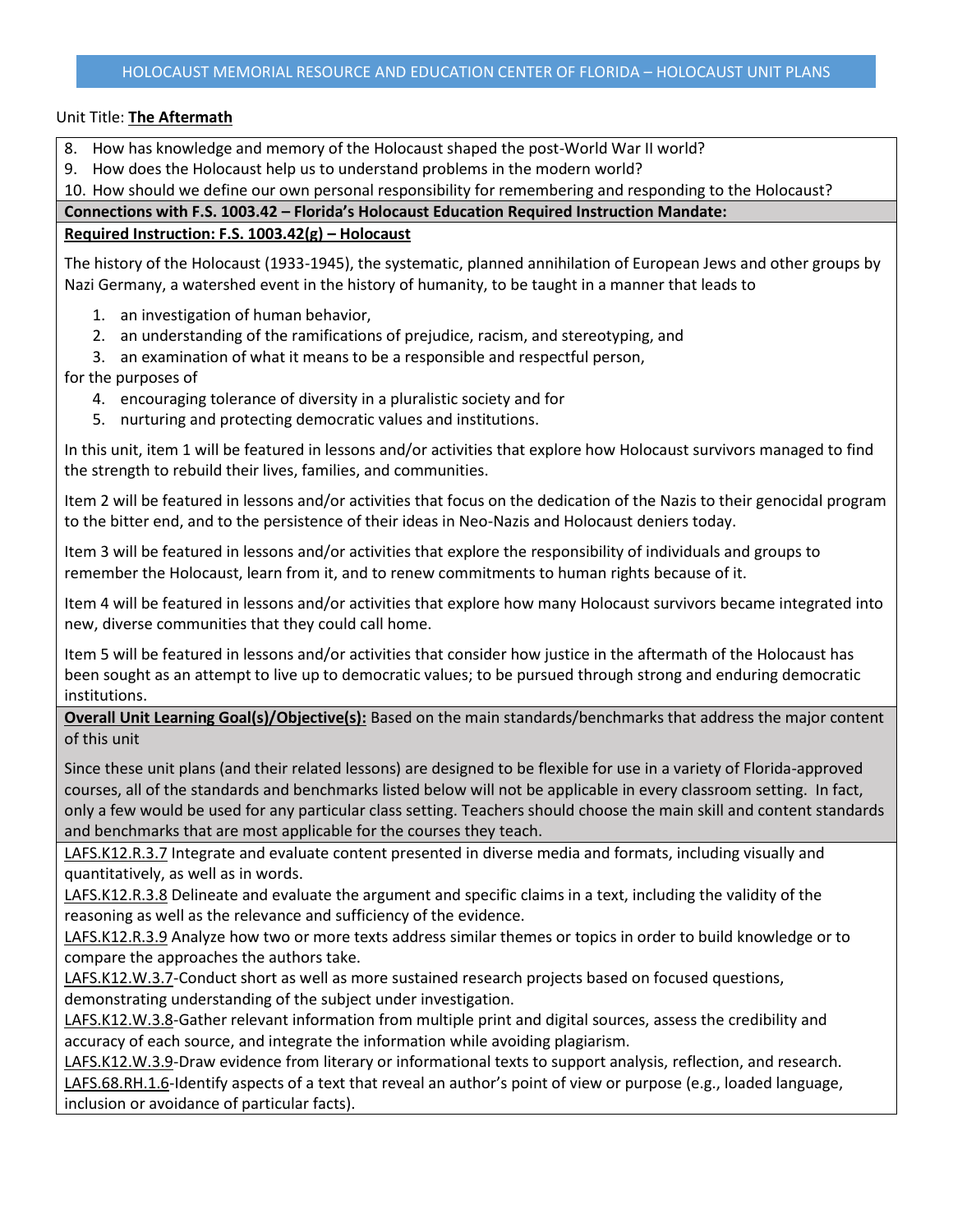SS.6.W.1.3 Interpret primary and secondary sources.

SS.7.C.4.2-Recognize government and citizen participation in international organizations.

SS.7.C.4.3-Describe examples of how the United States has dealt with international conflicts.

SS.912.A.6.1-Examine causes, course, and consequences of World War II on the United States and the world.

SS.912.A.6.3-Analyze the impact of the Holocaust during World War II on Jews as well as other groups.

SS.912.A.6.5-Explain the impact of World War II on domestic government policy.

SS.912.A.6.7-Describe the attempts to promote international justice through the Nuremberg Trials.

SS.912.A.6.9-Describe the rationale for the formation of the United Nations, including the contribution of Mary McLeod Bethune.

SS.912.A.7.16-Examine changes in immigration policy and attitudes toward immigration since 1950.

SS.912.P.9.8-Discuss the nature and effects of stereotyping, prejudice, and discrimination.

SS.912.W.7.3 Summarize significant effects of World War I.

SS.912.W.7.7 Trace the causes and key events related to World War II.

SS.912.W.7.8 Explain the causes, events, and effects of the Holocaust (1933-1945) including its roots in the long tradition of anti-Semitism, 19th century ideas about race and nation, and Nazi dehumanization of the Jews and other victims.

SS.912.W.7.9 Identify the wartime strategy and post-war plans of the Allied leaders.

SS.912.W.7.11-Describe the effects of World War II.

SS.912.W.8.2-Describe characteristics of the early Cold War.

SS.912.W.8.6-Explain the 20th century background for the establishment of the modern state of Israel in 1948 and the ongoing military and political conflicts between Israel and the Arab-Muslim world.

SS.912.W.9.2-Describe the causes and effects of post-World War II economic and demographic changes.

| Scale:                                                                                                                                                                                                                                                                                                                                                                                                                                                                                                                                                                                           |                                                                                                                                                                                                                                                                                                                                                                                                                                                                                                                                             |                                                                                                                                                                                                                                                                                                                                                                                                                                                                                                                                                                                                                                                    |
|--------------------------------------------------------------------------------------------------------------------------------------------------------------------------------------------------------------------------------------------------------------------------------------------------------------------------------------------------------------------------------------------------------------------------------------------------------------------------------------------------------------------------------------------------------------------------------------------------|---------------------------------------------------------------------------------------------------------------------------------------------------------------------------------------------------------------------------------------------------------------------------------------------------------------------------------------------------------------------------------------------------------------------------------------------------------------------------------------------------------------------------------------------|----------------------------------------------------------------------------------------------------------------------------------------------------------------------------------------------------------------------------------------------------------------------------------------------------------------------------------------------------------------------------------------------------------------------------------------------------------------------------------------------------------------------------------------------------------------------------------------------------------------------------------------------------|
| 2.0 Simpler Content                                                                                                                                                                                                                                                                                                                                                                                                                                                                                                                                                                              | 3.0 Target (Objective)                                                                                                                                                                                                                                                                                                                                                                                                                                                                                                                      | 4.0 More Complex                                                                                                                                                                                                                                                                                                                                                                                                                                                                                                                                                                                                                                   |
| Student evidence should show that<br>they can:                                                                                                                                                                                                                                                                                                                                                                                                                                                                                                                                                   | Student evidence should show that<br>they can:                                                                                                                                                                                                                                                                                                                                                                                                                                                                                              | Student evidence should show that<br>they can:                                                                                                                                                                                                                                                                                                                                                                                                                                                                                                                                                                                                     |
| Summarize content presented in<br>diverse media and formats, including<br>visually and quantitatively, as well as<br>in words. (LAFS.K12.R.3.7)<br>Describe the argument and specific<br>claims in a text, including the validity<br>of the reasoning as well as the<br>relevance and sufficiency of the<br>evidence. (LAFS.K12.R.3.8)<br>Identify ways that two or more texts<br>address similar themes or topics in<br>order to build knowledge or to<br>compare the approaches the authors<br>take. (LAFS.K12.R.3.9)<br>Outline short as well as more<br>sustained research projects based on | LAFS.K12.R.3.7 Integrate and<br>evaluate content presented in<br>diverse media and formats, including<br>visually and quantitatively, as well as<br>in words.<br>LAFS.K12.R.3.8 Delineate and<br>evaluate the argument and specific<br>claims in a text, including the validity<br>of the reasoning as well as the<br>relevance and sufficiency of the<br>evidence.<br>LAFS.K12.R.3.9 Analyze how two or<br>more texts address similar themes or<br>topics in order to build knowledge or<br>to compare the approaches the<br>authors take. | Analyze the conditions in Europe at<br>the end of World War II and interpret<br>the effect of the widespread<br>destruction, Allied occupation<br>policies, various nations' immigration<br>policies, the status of British<br>Mandatory Palestine, and the onset<br>of the Cold War on the ability of<br>Holocaust survivors to begin to<br>relocate and rebuild their lives.<br>Research the results of post-war<br>efforts to prosecute responsible<br>parties for war crimes and crimes<br>against humanity (both at the<br>national and international levels),<br>evaluate the effectiveness of the<br>efforts across time and locations, and |
| focused questions, demonstrating                                                                                                                                                                                                                                                                                                                                                                                                                                                                                                                                                                 | LAFS.K12.W.3.7-Conduct short as<br>well as more sustained research<br>projects based on focused questions,                                                                                                                                                                                                                                                                                                                                                                                                                                  | create a hypothetical judicial system<br>that would achieve optimal results).                                                                                                                                                                                                                                                                                                                                                                                                                                                                                                                                                                      |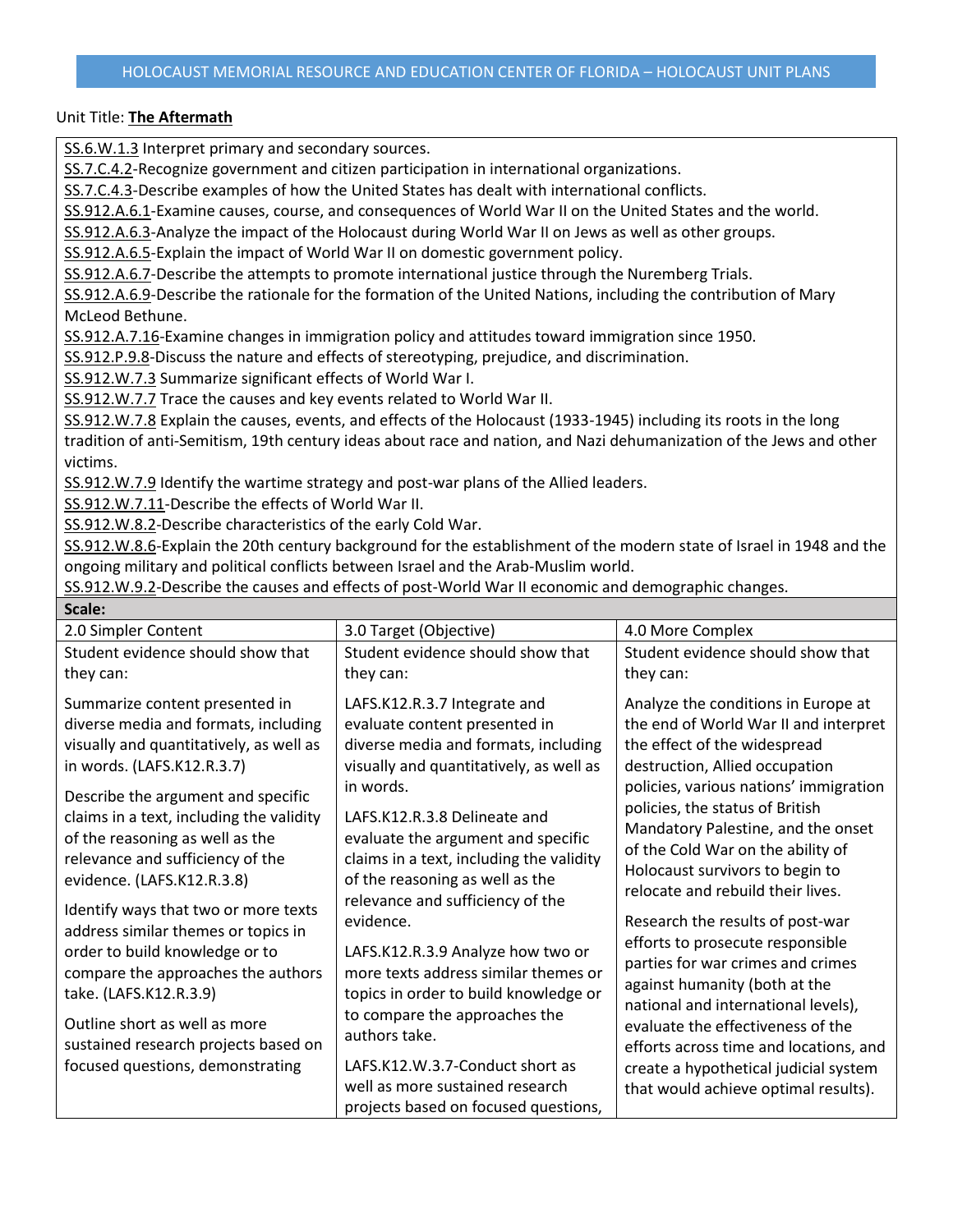| understanding of the subject under<br>investigation. (LAFS.K12.W.3.7)                                                                                                                                               | demonstrating understanding of the<br>subject under investigation.                                                                                                                                              | Create hypotheses, supported by<br>historical documentation and other                                                                                                                         |
|---------------------------------------------------------------------------------------------------------------------------------------------------------------------------------------------------------------------|-----------------------------------------------------------------------------------------------------------------------------------------------------------------------------------------------------------------|-----------------------------------------------------------------------------------------------------------------------------------------------------------------------------------------------|
| Identify relevant information from<br>multiple print and digital sources,<br>assess the credibility and accuracy of<br>each source, and integrate the<br>information while avoiding<br>plagiarism. (LAFS.K12.W.3.8) | LAFS.K12.W.3.8-Gather relevant<br>information from multiple print and<br>digital sources, assess the credibility<br>and accuracy of each source, and<br>integrate the information while<br>avoiding plagiarism. | evidence, to explain the persistence<br>of prejudice, racism, and<br>stereotyping over time and across<br>cultures, including the specific<br>examples of neo-Nazism and<br>Holocaust denial. |
| Identify evidence from literary or<br>informational texts to support<br>analysis, reflection, and research.<br>(LAFS.K12.W.3.9)                                                                                     | LAFS.K12.W.3.9-Draw evidence from<br>literary or informational texts to<br>support analysis, reflection, and<br>research.                                                                                       | Research post-World War II<br>occurrences of genocide, evaluate<br>the current efforts in the world to<br>prevent genocide and to protect<br>human rights, and create model                   |
| Recall aspects of a text that reveal an<br>author's point of view or purpose<br>(e.g., loaded language, inclusion or<br>avoidance of particular facts).<br>(LAFS.68.RH.1.6)                                         | LAFS.68.RH.1.6-Identify aspects of a<br>text that reveal an author's point of<br>view or purpose (e.g., loaded<br>language, inclusion or avoidance of<br>particular facts).                                     | economic, social, and/or political<br>systems that could effectively<br>improve outcomes.                                                                                                     |
| Recognize primary and secondary<br>sources. (SS.6.W.1.3)                                                                                                                                                            | SS.6.W.1.3 Interpret primary and<br>secondary sources.                                                                                                                                                          |                                                                                                                                                                                               |
| Recall government and citizen<br>participation in international<br>organizations. (SS.7.C.4.2)                                                                                                                      | SS.7.C.4.2-Recognize government and<br>citizen participation in international<br>organizations.                                                                                                                 |                                                                                                                                                                                               |
| List examples of how the United<br>States has dealt with international<br>conflicts. (SS.7.C.4.3)                                                                                                                   | SS.7.C.4.3-Describe examples of how<br>the United States has dealt with<br>international conflicts.                                                                                                             |                                                                                                                                                                                               |
| List causes, course, and<br>consequences of World War II on the<br>United States and the world.                                                                                                                     | SS.912.A.6.1-Examine causes, course,<br>and consequences of World War II on<br>the United States and the world.                                                                                                 |                                                                                                                                                                                               |
| (SS.912.A.6.1)<br>Summarize the impact of the<br>Holocaust during World War II on                                                                                                                                   | SS.912.A.6.3-Analyze the impact of<br>the Holocaust during World War II on<br>Jews as well as other groups.                                                                                                     |                                                                                                                                                                                               |
| Jews as well as other groups.<br>(SS.912.A.6.3)                                                                                                                                                                     | SS.912.A.6.5-Explain the impact of<br>World War II on domestic                                                                                                                                                  |                                                                                                                                                                                               |
| Summarize the impact of World War<br>II on domestic government policy.<br>(SS.912.A.6.5)                                                                                                                            | government policy.<br>SS.912.A.6.7-Describe the attempts<br>to promote international justice                                                                                                                    |                                                                                                                                                                                               |
| Recognize the attempts to promote<br>international justice through the<br>Nuremberg Trials. (SS.912.A.6.7)                                                                                                          | through the Nuremberg Trials.<br>SS.912.A.6.9-Describe the rationale<br>for the formation of the United                                                                                                         |                                                                                                                                                                                               |
| Identify the rationale for the<br>formation of the United Nations,                                                                                                                                                  | Nations, including the contribution of<br>Mary McLeod Bethune.                                                                                                                                                  |                                                                                                                                                                                               |
|                                                                                                                                                                                                                     |                                                                                                                                                                                                                 |                                                                                                                                                                                               |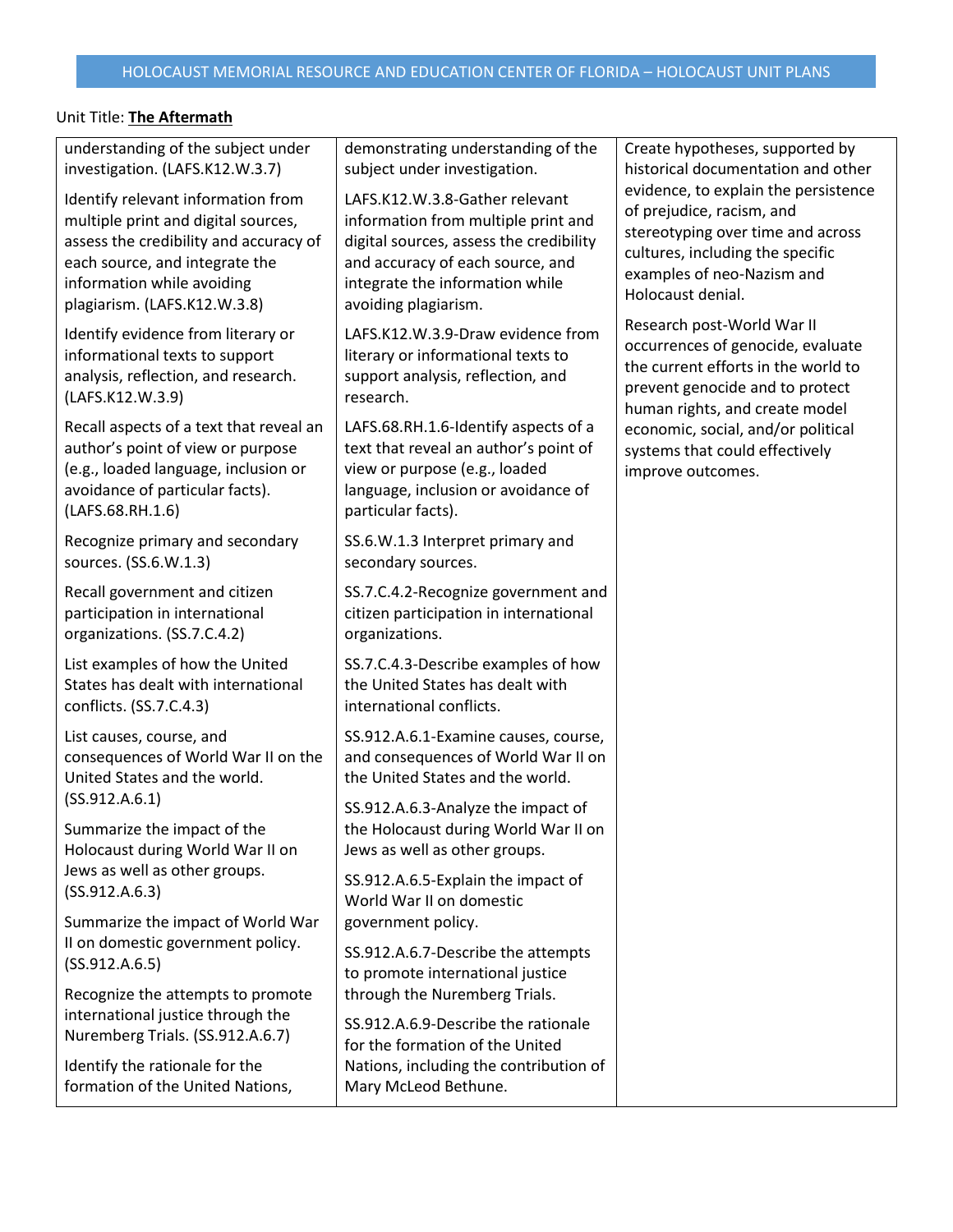| including the contribution of Mary<br>McLeod Bethune. (SS.912.A.6.9)                                                                            | SS.912.A.7.16-Examine changes in<br>immigration policy and attitudes<br>toward immigration since 1950.                                                      |  |
|-------------------------------------------------------------------------------------------------------------------------------------------------|-------------------------------------------------------------------------------------------------------------------------------------------------------------|--|
| List changes in immigration policy<br>and attitudes toward immigration<br>since 1950. (SS.912.A.7.16)                                           | SS.912.P.9.8-Discuss the nature and<br>effects of stereotyping, prejudice,<br>and discrimination.                                                           |  |
| Identify the nature and effects of<br>stereotyping, prejudice, and<br>discrimination. (SS.912.P.9.8)                                            | SS.912.W.7.3 Summarize significant<br>effects of World War I.                                                                                               |  |
| Outline the significant effects of<br>World War I. (SS.912.W.7.3)                                                                               | SS.912.W.7.7 Trace the causes and<br>key events related to World War II.                                                                                    |  |
| Identify the causes and key events<br>related to World War II.<br>(SS.912.W.7.7)<br>List the causes, events, and effects of                     | SS.912.W.7.8 Explain the causes,<br>events, and effects of the Holocaust<br>(1933-1945) including its roots in the<br>long tradition of anti-Semitism, 19th |  |
| the Holocaust (1933-1945) including<br>its roots in the long tradition of anti-<br>Semitism, 19th century ideas about                           | century ideas about race and nation,<br>and Nazi dehumanization of the Jews<br>and other victims.                                                           |  |
| race and nation, and Nazi<br>dehumanization of the Jews and<br>other victims. (SS.912.W.7.8)                                                    | SS.912.W.7.9 Identify the wartime<br>strategy and post-war plans of the<br>Allied leaders.                                                                  |  |
| List the wartime strategy and post-<br>war plans of the Allied leaders.                                                                         | SS.912.W.7.11-Describe the effects of<br>World War II.                                                                                                      |  |
| (SS.912.W.7.9)<br>Outline the effects of World War II.                                                                                          | SS.912.W.8.2-Describe characteristics<br>of the early Cold War.                                                                                             |  |
| (SS.912.W.7.11)<br>List characteristics of the early Cold<br>War. (SS.912.W.8.2)                                                                | SS.912.W.8.6-Explain the 20th<br>century background for the<br>establishment of the modern state of                                                         |  |
| Outline the 20th century background<br>for the establishment of the modern<br>state of Israel in 1948 and the<br>ongoing military and political | Israel in 1948 and the ongoing<br>military and political conflicts<br>between Israel and the Arab-Muslim<br>world.                                          |  |
| conflicts between Israel and the<br>Arab-Muslim world. (SS.912.W.8.6)                                                                           | SS.912.W.9.2-Describe the causes<br>and effects of post-World War II                                                                                        |  |
| Identify the causes and effects of<br>post-World War II economic and<br>demographic changes. (SS.912.W.9.2)                                     | economic and demographic changes.                                                                                                                           |  |
|                                                                                                                                                 | $\Box$ Final Performance Tasks/Summative Assessment: (Additional suggestions for monitoring/checking for desired effect                                     |  |

**Final Performance Tasks/Summative Assessment:** (Additional suggestions for monitoring/checking for desired effect will be included within individual lesson plans as instructional strategies and lesson activities are described in detail.) Students will create projects to respond to one of the essential questions for this unit (included above). Students may

choose written projects, multi-media presentations, oral presentations, or multi-faceted group projects. Students should be sure to support their claims with valid and relevant primary and secondary sources.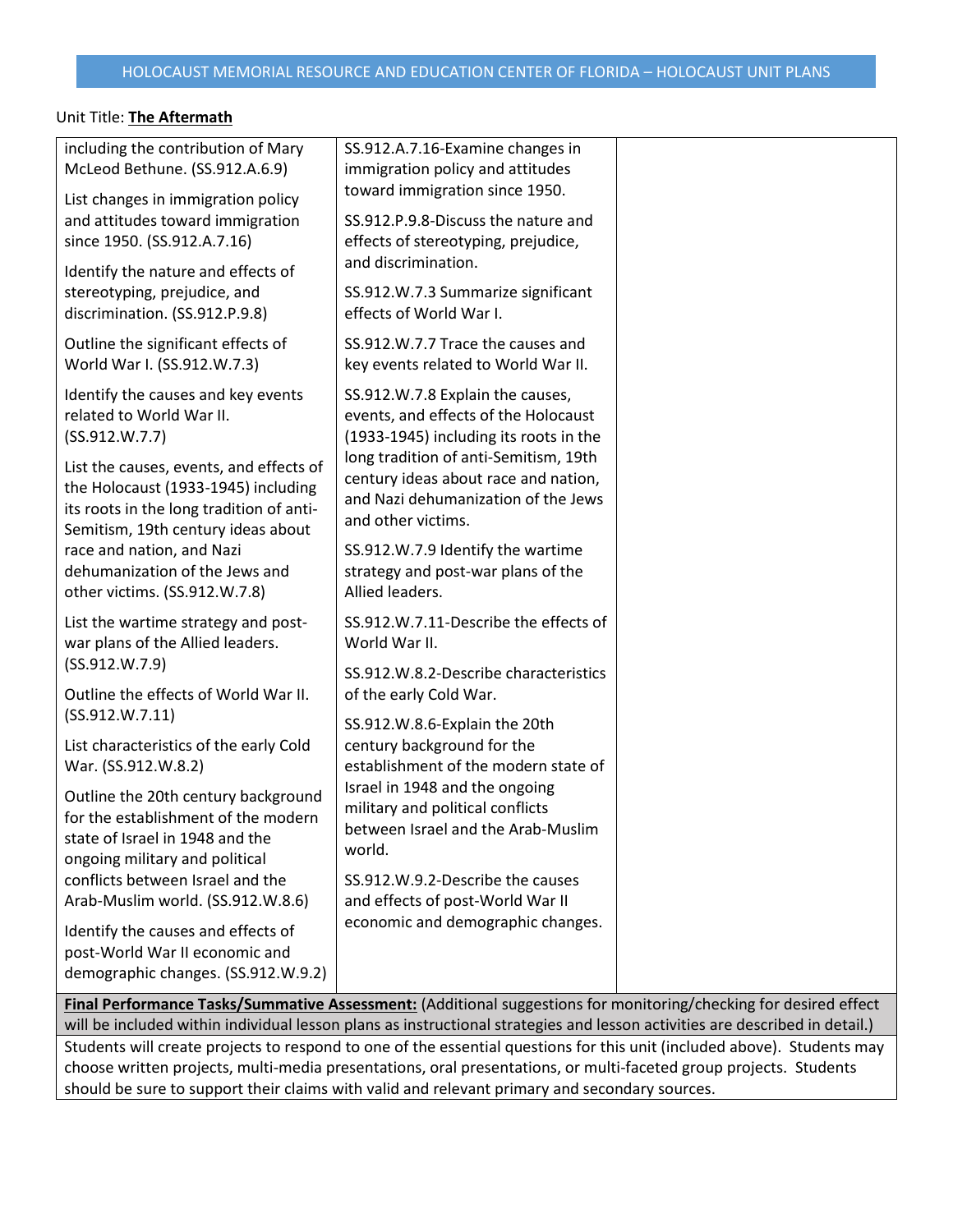#### -or-

Students may submit a record of daily journal writing that includes deep and thoughtful responses to the major themes and activities encountered throughout this unit.

**Focus Standards/Benchmarks and Supporting Standards and Benchmarks:** Since these unit plans (and their related lessons) are designed to be flexible for use in a variety of Florida-approved courses, all of the standards and benchmarks listed below may not be applicable in every classroom setting. Teachers should choose the skill and content standards and benchmarks that are most applicable for the courses they teach.

## **\*\*\*In the interest of space, the lowest grade level version of each standard and/or benchmark is listed when the higher grade level iterations differ mainly in complexity. The K12 versions of the ELA standards have been used, but the specific grade level versions may also be used when appropriate.\*\*\***

|           | Selected ELA Standards:                                  |           | <b>Social Studies Benchmarks:</b>                        |
|-----------|----------------------------------------------------------|-----------|----------------------------------------------------------|
|           | LAFS.K12.R.1.1-Read closely to determine what the        | $\bullet$ | SS.6.W.1.3 Interpret primary and secondary sources.      |
|           | text says explicitly and to make logical inferences      | $\bullet$ | SS.6.G.4.2 Use maps to trace significant migrations,     |
|           | from it; cite specific textual evidence when writing or  |           | and analyze their results.                               |
|           | speaking to support conclusions drawn from the text.     | $\bullet$ | SS.6.G.6.2-Compare maps of the world in ancient          |
|           | (DOK2)                                                   |           | times with current political maps.                       |
|           | LAFS.K12.R.1.2-Determine central ideas or themes of      | $\bullet$ | SS.7.C.2.10 Examine the impact of media, individuals,    |
|           | a text and analyze their development; summarize the      |           | and interest groups on monitoring and influencing        |
|           | key supporting details and ideas. (DOK2)                 |           | government.                                              |
| $\bullet$ | LAFS.K12.R.1.3-Analyze how and why individuals,          | $\bullet$ | SS.7.C.3.1 Compare different forms of government         |
|           | events, and ideas develop and interact over the          |           | (direct democracy, representative democracy,             |
|           | course of a text. (DOK2)                                 |           | socialism, communism, monarchy, oligarchy,               |
| $\bullet$ | LAFS.K12.R.2.6-Assess how point of view or purpose       |           | autocracy).                                              |
|           | shapes the content and style of a text. (DOK2)           | $\bullet$ | SS.7.C.4.2-Recognize government and citizen              |
| $\bullet$ | LAFS.K12.R.3.7-Integrate and evaluate content            |           | participation in international organizations.            |
|           | presented in diverse media and formats, including        | $\bullet$ | SS.7.C.4.3-Describe examples of how the United           |
|           | visually and quantitatively, as well as in words.        |           | States has dealt with international conflicts.           |
|           | (DOK2)                                                   | $\bullet$ | SS.912.A.1.3-Utilize timelines to identify the time      |
| $\bullet$ | LAFS.K12.R.3.8-Delineate and evaluate the argument       |           | sequence of historical data.                             |
|           | and specific claims in a text, including the validity of | $\bullet$ | SS.912.A.1.4-Analyze how images, symbols, objects,       |
|           | the reasoning as well as the relevance and sufficiency   |           | cartoons, graphs, charts, maps, and artwork may be       |
|           | of the evidence. (DOK2)                                  |           | used to interpret the significance of time periods and   |
| $\bullet$ | LAFS.K12.R.3.9-Analyze how two or more texts             |           | events from the past.                                    |
|           | address similar themes or topics in order to build       | $\bullet$ | SS.912.A.1.6-Use case studies to explore social,         |
|           | knowledge or to compare the approaches the               |           | political, legal, and economic relationships in history. |
|           | authors take. (DOK2)                                     | $\bullet$ | SS.912.A.5.5-Describe efforts by the United States       |
|           | LAFS.K12.W.1.1-Write arguments to support claims in      |           | and other world powers to avoid future wars.             |
|           | an analysis of substantive topics or texts, using valid  | $\bullet$ | SS.912.A.6.1-Examine causes, course, and                 |
|           | reasoning and relevant and sufficient evidence.          |           | consequences of World War II on the United States        |
|           | (DOK2)                                                   |           | and the world.                                           |
| $\bullet$ | LAFS.K12.W.1.2-Write informative/explanatory texts       | $\bullet$ | SS.912.A.6.3-Analyze the impact of the Holocaust         |
|           | to examine and convey complex ideas and                  |           | during World War II on Jews as well as other groups.     |
|           | information clearly and accurately through the           | $\bullet$ | SS.912.A.6.5-Explain the impact of World War II on       |
|           | effective selection, organization, and analysis of       |           | domestic government policy.                              |
|           | content. (DOK2)                                          |           |                                                          |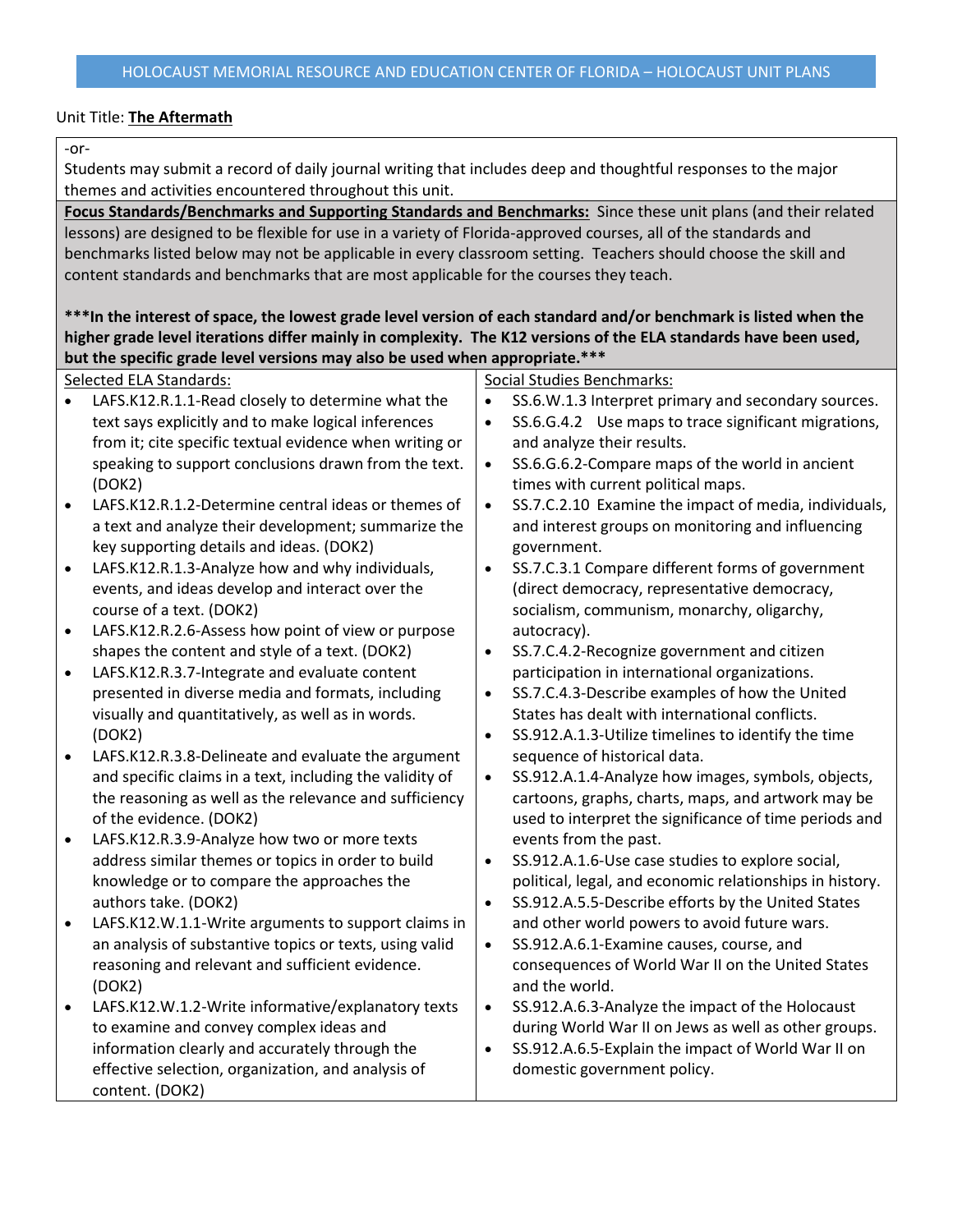| $\bullet$ | LAFS.K12.W.1.3-Write narratives to develop real or  |
|-----------|-----------------------------------------------------|
|           | imagined experiences or events using effective      |
|           | technique, well-chosen details, and well-structured |
|           | event sequences. (DOK3)                             |

- LAFS.K12.W.3.7-Conduct short as well as more sustained research projects based on focused questions, demonstrating understanding of the subject under investigation. (DOK2)
- LAFS.K12.W.3.8-Gather relevant information from multiple print and digital sources, assess the credibility and accuracy of each source, and integrate the information while avoiding plagiarism. (DOK2)
- LAFS.K12.W.3.9-Draw evidence from literary or informational texts to support analysis, reflection, and research. (DOK3)
- LAFS.K12.W.4.10-Write routinely over extended time frames (time for research, reflection, and revision) and shorter time frames (a single sitting or a day or two) for a range of tasks, purposes, and audiences. (DOK2)
- LAFS.K12.SL.1.1-Prepare for and participate effectively in a range of conversations and collaborations with diverse partners, building on others' ideas and expressing their own clearly and persuasively. (DOK2)
- LAFS.K12.SL.1.2-Integrate and evaluate information presented in diverse media and formats, including visually, quantitatively, and orally. (DOK2)
- LAFS.K12.SL.1.3-Evaluate a speaker's point of view, reasoning, and use of evidence and rhetoric. (DOK2)
- LAFS.K12.SL.2.4-Present information, findings, and supporting evidence such that listeners can follow the line of reasoning and the organization, development, and style are appropriate to task, purpose, and audience. (DOK2)
- LAFS.K12.SL.2.5-Make strategic use of digital media and visual displays of data to express information and enhance understanding of presentations. (DOK2)
- LAFS.K12.L.3.6-Acquire and use accurately a range of general academic and domain-specific words and phrases sufficient for reading, writing, speaking, and listening at the college and career readiness level; demonstrate independence in gathering vocabulary knowledge when encountering an unknown term important to comprehension or expression. (DOK2)
- SS.912.A.6.7-Describe the attempts to promote international justice through the Nuremberg Trials.
- SS.912.A.6.9-Describe the rationale for the formation of the United Nations, including the contribution of Mary McLeod Bethune.
- SS.912.A.7.12-Analyze political, economic, and social concerns that emerged at the end of the 20th century and into the 21st century.
- SS.912.A.7.16-Examine changes in immigration policy and attitudes toward immigration since 1950.
- SS.912.G.2.3-Use geographic terms and tools to analyze case studies of regional issues in different parts of the world that have critical economic, physical, or political ramifications.
- SS.912.G.2.4-Use geographic terms and tools to analyze case studies of how selected regions change over time.
- SS.912.G.4.1-Interpret population growth and other demographic data for any given place.
- SS.912.G.4.2-Use geographic terms and tools to analyze the push/pull factors contributing to human migration within and among places.
- SS.912.G.4.3-Use geographic terms and tools to analyze the effects of migration both on the place of origin and destination, including border areas.
- SS.912.G.4.9-Use political maps to describe the change in boundaries and governments within continents over time.
- SS.912.G.6.4-Translate narratives about places and events into graphic representations.
- SS.912.P.9.2-Describe the relationship between attitudes (implicit and explicit) and behavior.
- SS.912.P.9.3-Identify persuasive methods used to change attitudes.
- SS.912.P.9.6-Describe how group dynamics influence behavior.
- SS.912.P.9.8-Discuss the nature and effects of stereotyping, prejudice, and discrimination.
- SS.912.P.10.3-Discuss the relationship between culture and conceptions of self and identity.
- SS.912.S.4.13 Investigate and compare the ideas about citizenship and cultural participation of social groups from the past with those of the present community.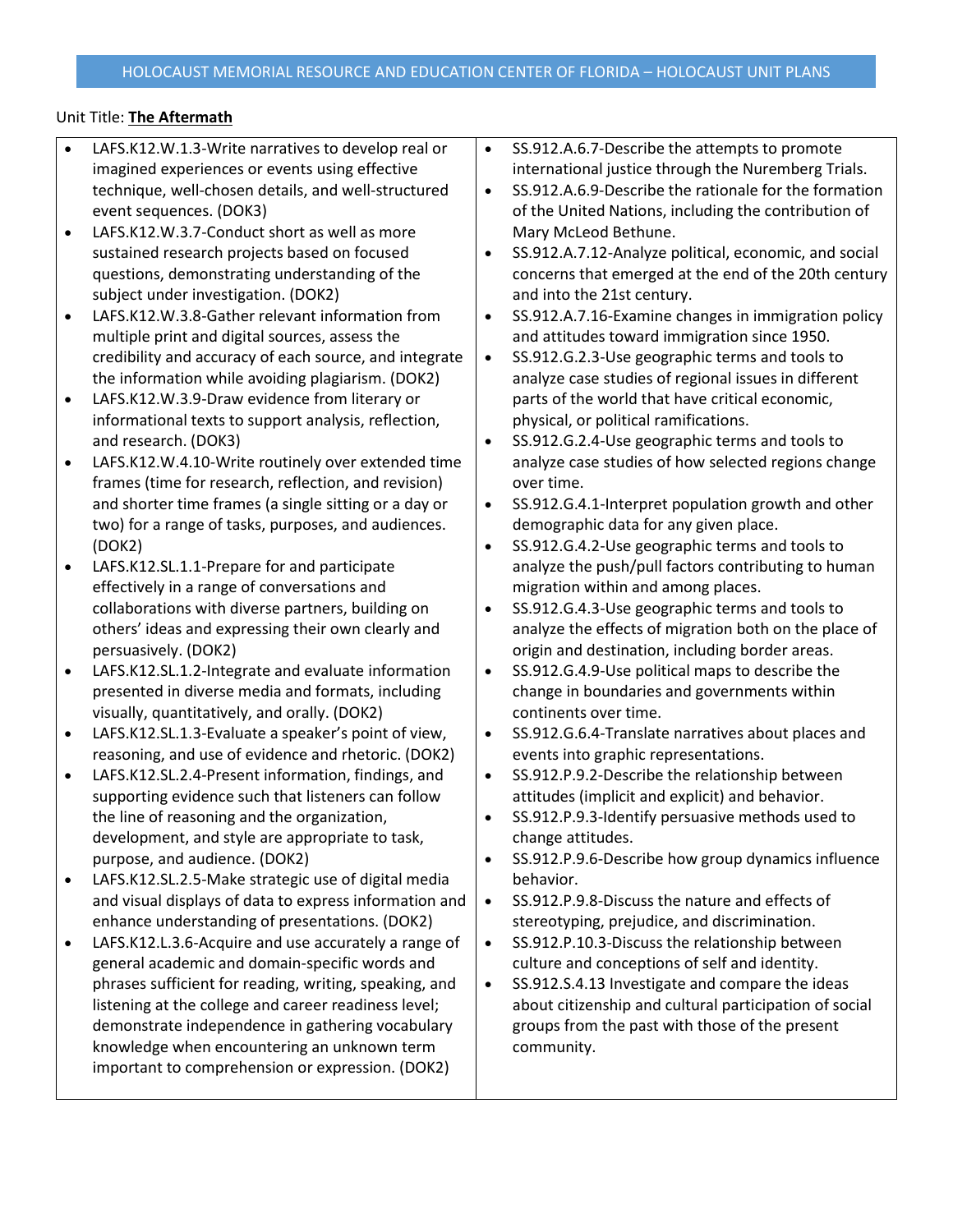| LAFS.68.RH.1.1-Cite specific textual evidence to<br>methods of propaganda and discuss the methods of<br>$\bullet$<br>support analysis of primary and secondary sources.<br>propaganda used to influence social behavior.<br>(DOK2)<br>SS.912.W.7.3 Summarize significant effects of World<br>$\bullet$<br>LAFS.68.RH.1.2-Determine the central ideas or<br>War I.<br>$\bullet$<br>information of a primary or secondary source;<br>SS.912.W.7.6 Analyze the restriction of individual<br>$\bullet$<br>rights and the use of mass terror against populations<br>provide an accurate summary of the source distinct<br>from prior knowledge or opinions. (DOK2)<br>in the Soviet Union, Nazi Germany, and occupied<br>LAFS.68.RH.2.4-Determine the meaning of words and<br>territories.<br>$\bullet$<br>phrases as they are used in a text, including<br>SS.912.W.7.7-Trace the causes and key events related<br>$\bullet$<br>vocabulary specific to domains related to<br>to World War II.<br>history/social studies. (DOK2)<br>SS.912.W.7.8 Explain the causes, events, and effects<br>$\bullet$<br>LAFS.68.RH.2.6-Identify aspects of a text that reveal<br>of the Holocaust (1933-1945) including its roots in the<br>$\bullet$<br>an author's point of view or purpose (e.g., loaded<br>long tradition of anti-Semitism, 19th century ideas<br>language, inclusion or avoidance of particular facts).<br>about race and nation, and Nazi dehumanization of<br>the Jews and other victims<br>(DOK3)<br>SS.912.W.7.9 Identify the wartime strategy and post-<br>LAFS.68.RH.3.7-Integrate visual information (e.g., in<br>$\bullet$<br>$\bullet$<br>charts, graphs, photographs, videos, or maps) with<br>war plans of the Allied leaders.<br>SS.912.W.7.11-Describe the effects of World War II.<br>other information in print and digital texts. (DOK2)<br>$\bullet$<br>LAFS.68.RH.3.8-Distinguish among fact, opinion, and<br>SS.912.W.8.2-Describe characteristics of the early<br>$\bullet$<br>$\bullet$<br>Cold War.<br>reasoned judgment in a text. (DOK3)<br>LAFS.68.RH.3.9-Analyze the relationship between a<br>SS.912.W.8.6-Explain the 20th century background<br>$\bullet$<br>$\bullet$<br>for the establishment of the modern state of Israel in<br>primary and secondary source on the same topic.<br>1948 and the ongoing military and political conflicts<br>(DOK3)<br>between Israel and the Arab-Muslim world.<br>LAFS.68.WHST.1.1-Write arguments focused on<br>$\bullet$<br>discipline-specific content. (DOK3)<br>SS.912.W.9.2-Describe the causes and effects of post-<br>$\bullet$<br>LAFS.68.WHST.1.2-Write informative/explanatory<br>World War II economic and demographic changes.<br>$\bullet$<br>SS.912.W.9.4-Describe the causes and effects of<br>texts, including the narration of historical events,<br>$\bullet$<br>twentieth century nationalist conflicts.<br>scientific procedures/experiments, or technical<br>processes. (DOK3)<br>LAFS.68.WHST.3.7-Conduct short research projects to<br>$\bullet$<br>answer a question (including a self-generated<br>question), drawing on several sources and generating<br>additional related, focused questions that allow for<br>multiple avenues of exploration. (DOK4)<br>LAFS.68.WHST.3.9-Draw evidence from informational<br>$\bullet$<br>texts to support analysis, reflection, and research.<br>(DOK3)<br>LAFS.68.WHST.4.10-Write routinely over extended<br>$\bullet$<br>time frames (time for reflection and revision) and<br>shorter time frames (a single sitting or a day or two)<br>for a range of discipline-specific tasks, purposes, and<br>audiences. (DOK3)<br><b>Unit Vocabulary:</b> | Literacy Standards for Social Studies/History: | $\bullet$ | SS.912.S.8.7-Define propaganda and discuss the |
|----------------------------------------------------------------------------------------------------------------------------------------------------------------------------------------------------------------------------------------------------------------------------------------------------------------------------------------------------------------------------------------------------------------------------------------------------------------------------------------------------------------------------------------------------------------------------------------------------------------------------------------------------------------------------------------------------------------------------------------------------------------------------------------------------------------------------------------------------------------------------------------------------------------------------------------------------------------------------------------------------------------------------------------------------------------------------------------------------------------------------------------------------------------------------------------------------------------------------------------------------------------------------------------------------------------------------------------------------------------------------------------------------------------------------------------------------------------------------------------------------------------------------------------------------------------------------------------------------------------------------------------------------------------------------------------------------------------------------------------------------------------------------------------------------------------------------------------------------------------------------------------------------------------------------------------------------------------------------------------------------------------------------------------------------------------------------------------------------------------------------------------------------------------------------------------------------------------------------------------------------------------------------------------------------------------------------------------------------------------------------------------------------------------------------------------------------------------------------------------------------------------------------------------------------------------------------------------------------------------------------------------------------------------------------------------------------------------------------------------------------------------------------------------------------------------------------------------------------------------------------------------------------------------------------------------------------------------------------------------------------------------------------------------------------------------------------------------------------------------------------------------------------------------------------------------------------------------------------------------------------------------------------------------------------------------------------------------------------------------------------------------------------------------------------------------------------------------------------------------------------------------------------------------------------------------------------------------------------------------------------------------------------------------------------------------|------------------------------------------------|-----------|------------------------------------------------|
|                                                                                                                                                                                                                                                                                                                                                                                                                                                                                                                                                                                                                                                                                                                                                                                                                                                                                                                                                                                                                                                                                                                                                                                                                                                                                                                                                                                                                                                                                                                                                                                                                                                                                                                                                                                                                                                                                                                                                                                                                                                                                                                                                                                                                                                                                                                                                                                                                                                                                                                                                                                                                                                                                                                                                                                                                                                                                                                                                                                                                                                                                                                                                                                                                                                                                                                                                                                                                                                                                                                                                                                                                                                                                        |                                                |           |                                                |
|                                                                                                                                                                                                                                                                                                                                                                                                                                                                                                                                                                                                                                                                                                                                                                                                                                                                                                                                                                                                                                                                                                                                                                                                                                                                                                                                                                                                                                                                                                                                                                                                                                                                                                                                                                                                                                                                                                                                                                                                                                                                                                                                                                                                                                                                                                                                                                                                                                                                                                                                                                                                                                                                                                                                                                                                                                                                                                                                                                                                                                                                                                                                                                                                                                                                                                                                                                                                                                                                                                                                                                                                                                                                                        |                                                |           |                                                |
|                                                                                                                                                                                                                                                                                                                                                                                                                                                                                                                                                                                                                                                                                                                                                                                                                                                                                                                                                                                                                                                                                                                                                                                                                                                                                                                                                                                                                                                                                                                                                                                                                                                                                                                                                                                                                                                                                                                                                                                                                                                                                                                                                                                                                                                                                                                                                                                                                                                                                                                                                                                                                                                                                                                                                                                                                                                                                                                                                                                                                                                                                                                                                                                                                                                                                                                                                                                                                                                                                                                                                                                                                                                                                        |                                                |           |                                                |
|                                                                                                                                                                                                                                                                                                                                                                                                                                                                                                                                                                                                                                                                                                                                                                                                                                                                                                                                                                                                                                                                                                                                                                                                                                                                                                                                                                                                                                                                                                                                                                                                                                                                                                                                                                                                                                                                                                                                                                                                                                                                                                                                                                                                                                                                                                                                                                                                                                                                                                                                                                                                                                                                                                                                                                                                                                                                                                                                                                                                                                                                                                                                                                                                                                                                                                                                                                                                                                                                                                                                                                                                                                                                                        |                                                |           |                                                |
|                                                                                                                                                                                                                                                                                                                                                                                                                                                                                                                                                                                                                                                                                                                                                                                                                                                                                                                                                                                                                                                                                                                                                                                                                                                                                                                                                                                                                                                                                                                                                                                                                                                                                                                                                                                                                                                                                                                                                                                                                                                                                                                                                                                                                                                                                                                                                                                                                                                                                                                                                                                                                                                                                                                                                                                                                                                                                                                                                                                                                                                                                                                                                                                                                                                                                                                                                                                                                                                                                                                                                                                                                                                                                        |                                                |           |                                                |
|                                                                                                                                                                                                                                                                                                                                                                                                                                                                                                                                                                                                                                                                                                                                                                                                                                                                                                                                                                                                                                                                                                                                                                                                                                                                                                                                                                                                                                                                                                                                                                                                                                                                                                                                                                                                                                                                                                                                                                                                                                                                                                                                                                                                                                                                                                                                                                                                                                                                                                                                                                                                                                                                                                                                                                                                                                                                                                                                                                                                                                                                                                                                                                                                                                                                                                                                                                                                                                                                                                                                                                                                                                                                                        |                                                |           |                                                |
|                                                                                                                                                                                                                                                                                                                                                                                                                                                                                                                                                                                                                                                                                                                                                                                                                                                                                                                                                                                                                                                                                                                                                                                                                                                                                                                                                                                                                                                                                                                                                                                                                                                                                                                                                                                                                                                                                                                                                                                                                                                                                                                                                                                                                                                                                                                                                                                                                                                                                                                                                                                                                                                                                                                                                                                                                                                                                                                                                                                                                                                                                                                                                                                                                                                                                                                                                                                                                                                                                                                                                                                                                                                                                        |                                                |           |                                                |
|                                                                                                                                                                                                                                                                                                                                                                                                                                                                                                                                                                                                                                                                                                                                                                                                                                                                                                                                                                                                                                                                                                                                                                                                                                                                                                                                                                                                                                                                                                                                                                                                                                                                                                                                                                                                                                                                                                                                                                                                                                                                                                                                                                                                                                                                                                                                                                                                                                                                                                                                                                                                                                                                                                                                                                                                                                                                                                                                                                                                                                                                                                                                                                                                                                                                                                                                                                                                                                                                                                                                                                                                                                                                                        |                                                |           |                                                |
|                                                                                                                                                                                                                                                                                                                                                                                                                                                                                                                                                                                                                                                                                                                                                                                                                                                                                                                                                                                                                                                                                                                                                                                                                                                                                                                                                                                                                                                                                                                                                                                                                                                                                                                                                                                                                                                                                                                                                                                                                                                                                                                                                                                                                                                                                                                                                                                                                                                                                                                                                                                                                                                                                                                                                                                                                                                                                                                                                                                                                                                                                                                                                                                                                                                                                                                                                                                                                                                                                                                                                                                                                                                                                        |                                                |           |                                                |
|                                                                                                                                                                                                                                                                                                                                                                                                                                                                                                                                                                                                                                                                                                                                                                                                                                                                                                                                                                                                                                                                                                                                                                                                                                                                                                                                                                                                                                                                                                                                                                                                                                                                                                                                                                                                                                                                                                                                                                                                                                                                                                                                                                                                                                                                                                                                                                                                                                                                                                                                                                                                                                                                                                                                                                                                                                                                                                                                                                                                                                                                                                                                                                                                                                                                                                                                                                                                                                                                                                                                                                                                                                                                                        |                                                |           |                                                |
|                                                                                                                                                                                                                                                                                                                                                                                                                                                                                                                                                                                                                                                                                                                                                                                                                                                                                                                                                                                                                                                                                                                                                                                                                                                                                                                                                                                                                                                                                                                                                                                                                                                                                                                                                                                                                                                                                                                                                                                                                                                                                                                                                                                                                                                                                                                                                                                                                                                                                                                                                                                                                                                                                                                                                                                                                                                                                                                                                                                                                                                                                                                                                                                                                                                                                                                                                                                                                                                                                                                                                                                                                                                                                        |                                                |           |                                                |
|                                                                                                                                                                                                                                                                                                                                                                                                                                                                                                                                                                                                                                                                                                                                                                                                                                                                                                                                                                                                                                                                                                                                                                                                                                                                                                                                                                                                                                                                                                                                                                                                                                                                                                                                                                                                                                                                                                                                                                                                                                                                                                                                                                                                                                                                                                                                                                                                                                                                                                                                                                                                                                                                                                                                                                                                                                                                                                                                                                                                                                                                                                                                                                                                                                                                                                                                                                                                                                                                                                                                                                                                                                                                                        |                                                |           |                                                |
|                                                                                                                                                                                                                                                                                                                                                                                                                                                                                                                                                                                                                                                                                                                                                                                                                                                                                                                                                                                                                                                                                                                                                                                                                                                                                                                                                                                                                                                                                                                                                                                                                                                                                                                                                                                                                                                                                                                                                                                                                                                                                                                                                                                                                                                                                                                                                                                                                                                                                                                                                                                                                                                                                                                                                                                                                                                                                                                                                                                                                                                                                                                                                                                                                                                                                                                                                                                                                                                                                                                                                                                                                                                                                        |                                                |           |                                                |
|                                                                                                                                                                                                                                                                                                                                                                                                                                                                                                                                                                                                                                                                                                                                                                                                                                                                                                                                                                                                                                                                                                                                                                                                                                                                                                                                                                                                                                                                                                                                                                                                                                                                                                                                                                                                                                                                                                                                                                                                                                                                                                                                                                                                                                                                                                                                                                                                                                                                                                                                                                                                                                                                                                                                                                                                                                                                                                                                                                                                                                                                                                                                                                                                                                                                                                                                                                                                                                                                                                                                                                                                                                                                                        |                                                |           |                                                |
|                                                                                                                                                                                                                                                                                                                                                                                                                                                                                                                                                                                                                                                                                                                                                                                                                                                                                                                                                                                                                                                                                                                                                                                                                                                                                                                                                                                                                                                                                                                                                                                                                                                                                                                                                                                                                                                                                                                                                                                                                                                                                                                                                                                                                                                                                                                                                                                                                                                                                                                                                                                                                                                                                                                                                                                                                                                                                                                                                                                                                                                                                                                                                                                                                                                                                                                                                                                                                                                                                                                                                                                                                                                                                        |                                                |           |                                                |
|                                                                                                                                                                                                                                                                                                                                                                                                                                                                                                                                                                                                                                                                                                                                                                                                                                                                                                                                                                                                                                                                                                                                                                                                                                                                                                                                                                                                                                                                                                                                                                                                                                                                                                                                                                                                                                                                                                                                                                                                                                                                                                                                                                                                                                                                                                                                                                                                                                                                                                                                                                                                                                                                                                                                                                                                                                                                                                                                                                                                                                                                                                                                                                                                                                                                                                                                                                                                                                                                                                                                                                                                                                                                                        |                                                |           |                                                |
|                                                                                                                                                                                                                                                                                                                                                                                                                                                                                                                                                                                                                                                                                                                                                                                                                                                                                                                                                                                                                                                                                                                                                                                                                                                                                                                                                                                                                                                                                                                                                                                                                                                                                                                                                                                                                                                                                                                                                                                                                                                                                                                                                                                                                                                                                                                                                                                                                                                                                                                                                                                                                                                                                                                                                                                                                                                                                                                                                                                                                                                                                                                                                                                                                                                                                                                                                                                                                                                                                                                                                                                                                                                                                        |                                                |           |                                                |
|                                                                                                                                                                                                                                                                                                                                                                                                                                                                                                                                                                                                                                                                                                                                                                                                                                                                                                                                                                                                                                                                                                                                                                                                                                                                                                                                                                                                                                                                                                                                                                                                                                                                                                                                                                                                                                                                                                                                                                                                                                                                                                                                                                                                                                                                                                                                                                                                                                                                                                                                                                                                                                                                                                                                                                                                                                                                                                                                                                                                                                                                                                                                                                                                                                                                                                                                                                                                                                                                                                                                                                                                                                                                                        |                                                |           |                                                |
|                                                                                                                                                                                                                                                                                                                                                                                                                                                                                                                                                                                                                                                                                                                                                                                                                                                                                                                                                                                                                                                                                                                                                                                                                                                                                                                                                                                                                                                                                                                                                                                                                                                                                                                                                                                                                                                                                                                                                                                                                                                                                                                                                                                                                                                                                                                                                                                                                                                                                                                                                                                                                                                                                                                                                                                                                                                                                                                                                                                                                                                                                                                                                                                                                                                                                                                                                                                                                                                                                                                                                                                                                                                                                        |                                                |           |                                                |
|                                                                                                                                                                                                                                                                                                                                                                                                                                                                                                                                                                                                                                                                                                                                                                                                                                                                                                                                                                                                                                                                                                                                                                                                                                                                                                                                                                                                                                                                                                                                                                                                                                                                                                                                                                                                                                                                                                                                                                                                                                                                                                                                                                                                                                                                                                                                                                                                                                                                                                                                                                                                                                                                                                                                                                                                                                                                                                                                                                                                                                                                                                                                                                                                                                                                                                                                                                                                                                                                                                                                                                                                                                                                                        |                                                |           |                                                |
|                                                                                                                                                                                                                                                                                                                                                                                                                                                                                                                                                                                                                                                                                                                                                                                                                                                                                                                                                                                                                                                                                                                                                                                                                                                                                                                                                                                                                                                                                                                                                                                                                                                                                                                                                                                                                                                                                                                                                                                                                                                                                                                                                                                                                                                                                                                                                                                                                                                                                                                                                                                                                                                                                                                                                                                                                                                                                                                                                                                                                                                                                                                                                                                                                                                                                                                                                                                                                                                                                                                                                                                                                                                                                        |                                                |           |                                                |
|                                                                                                                                                                                                                                                                                                                                                                                                                                                                                                                                                                                                                                                                                                                                                                                                                                                                                                                                                                                                                                                                                                                                                                                                                                                                                                                                                                                                                                                                                                                                                                                                                                                                                                                                                                                                                                                                                                                                                                                                                                                                                                                                                                                                                                                                                                                                                                                                                                                                                                                                                                                                                                                                                                                                                                                                                                                                                                                                                                                                                                                                                                                                                                                                                                                                                                                                                                                                                                                                                                                                                                                                                                                                                        |                                                |           |                                                |
|                                                                                                                                                                                                                                                                                                                                                                                                                                                                                                                                                                                                                                                                                                                                                                                                                                                                                                                                                                                                                                                                                                                                                                                                                                                                                                                                                                                                                                                                                                                                                                                                                                                                                                                                                                                                                                                                                                                                                                                                                                                                                                                                                                                                                                                                                                                                                                                                                                                                                                                                                                                                                                                                                                                                                                                                                                                                                                                                                                                                                                                                                                                                                                                                                                                                                                                                                                                                                                                                                                                                                                                                                                                                                        |                                                |           |                                                |
|                                                                                                                                                                                                                                                                                                                                                                                                                                                                                                                                                                                                                                                                                                                                                                                                                                                                                                                                                                                                                                                                                                                                                                                                                                                                                                                                                                                                                                                                                                                                                                                                                                                                                                                                                                                                                                                                                                                                                                                                                                                                                                                                                                                                                                                                                                                                                                                                                                                                                                                                                                                                                                                                                                                                                                                                                                                                                                                                                                                                                                                                                                                                                                                                                                                                                                                                                                                                                                                                                                                                                                                                                                                                                        |                                                |           |                                                |
|                                                                                                                                                                                                                                                                                                                                                                                                                                                                                                                                                                                                                                                                                                                                                                                                                                                                                                                                                                                                                                                                                                                                                                                                                                                                                                                                                                                                                                                                                                                                                                                                                                                                                                                                                                                                                                                                                                                                                                                                                                                                                                                                                                                                                                                                                                                                                                                                                                                                                                                                                                                                                                                                                                                                                                                                                                                                                                                                                                                                                                                                                                                                                                                                                                                                                                                                                                                                                                                                                                                                                                                                                                                                                        |                                                |           |                                                |
|                                                                                                                                                                                                                                                                                                                                                                                                                                                                                                                                                                                                                                                                                                                                                                                                                                                                                                                                                                                                                                                                                                                                                                                                                                                                                                                                                                                                                                                                                                                                                                                                                                                                                                                                                                                                                                                                                                                                                                                                                                                                                                                                                                                                                                                                                                                                                                                                                                                                                                                                                                                                                                                                                                                                                                                                                                                                                                                                                                                                                                                                                                                                                                                                                                                                                                                                                                                                                                                                                                                                                                                                                                                                                        |                                                |           |                                                |
|                                                                                                                                                                                                                                                                                                                                                                                                                                                                                                                                                                                                                                                                                                                                                                                                                                                                                                                                                                                                                                                                                                                                                                                                                                                                                                                                                                                                                                                                                                                                                                                                                                                                                                                                                                                                                                                                                                                                                                                                                                                                                                                                                                                                                                                                                                                                                                                                                                                                                                                                                                                                                                                                                                                                                                                                                                                                                                                                                                                                                                                                                                                                                                                                                                                                                                                                                                                                                                                                                                                                                                                                                                                                                        |                                                |           |                                                |
|                                                                                                                                                                                                                                                                                                                                                                                                                                                                                                                                                                                                                                                                                                                                                                                                                                                                                                                                                                                                                                                                                                                                                                                                                                                                                                                                                                                                                                                                                                                                                                                                                                                                                                                                                                                                                                                                                                                                                                                                                                                                                                                                                                                                                                                                                                                                                                                                                                                                                                                                                                                                                                                                                                                                                                                                                                                                                                                                                                                                                                                                                                                                                                                                                                                                                                                                                                                                                                                                                                                                                                                                                                                                                        |                                                |           |                                                |
|                                                                                                                                                                                                                                                                                                                                                                                                                                                                                                                                                                                                                                                                                                                                                                                                                                                                                                                                                                                                                                                                                                                                                                                                                                                                                                                                                                                                                                                                                                                                                                                                                                                                                                                                                                                                                                                                                                                                                                                                                                                                                                                                                                                                                                                                                                                                                                                                                                                                                                                                                                                                                                                                                                                                                                                                                                                                                                                                                                                                                                                                                                                                                                                                                                                                                                                                                                                                                                                                                                                                                                                                                                                                                        |                                                |           |                                                |
|                                                                                                                                                                                                                                                                                                                                                                                                                                                                                                                                                                                                                                                                                                                                                                                                                                                                                                                                                                                                                                                                                                                                                                                                                                                                                                                                                                                                                                                                                                                                                                                                                                                                                                                                                                                                                                                                                                                                                                                                                                                                                                                                                                                                                                                                                                                                                                                                                                                                                                                                                                                                                                                                                                                                                                                                                                                                                                                                                                                                                                                                                                                                                                                                                                                                                                                                                                                                                                                                                                                                                                                                                                                                                        |                                                |           |                                                |
|                                                                                                                                                                                                                                                                                                                                                                                                                                                                                                                                                                                                                                                                                                                                                                                                                                                                                                                                                                                                                                                                                                                                                                                                                                                                                                                                                                                                                                                                                                                                                                                                                                                                                                                                                                                                                                                                                                                                                                                                                                                                                                                                                                                                                                                                                                                                                                                                                                                                                                                                                                                                                                                                                                                                                                                                                                                                                                                                                                                                                                                                                                                                                                                                                                                                                                                                                                                                                                                                                                                                                                                                                                                                                        |                                                |           |                                                |
|                                                                                                                                                                                                                                                                                                                                                                                                                                                                                                                                                                                                                                                                                                                                                                                                                                                                                                                                                                                                                                                                                                                                                                                                                                                                                                                                                                                                                                                                                                                                                                                                                                                                                                                                                                                                                                                                                                                                                                                                                                                                                                                                                                                                                                                                                                                                                                                                                                                                                                                                                                                                                                                                                                                                                                                                                                                                                                                                                                                                                                                                                                                                                                                                                                                                                                                                                                                                                                                                                                                                                                                                                                                                                        |                                                |           |                                                |
|                                                                                                                                                                                                                                                                                                                                                                                                                                                                                                                                                                                                                                                                                                                                                                                                                                                                                                                                                                                                                                                                                                                                                                                                                                                                                                                                                                                                                                                                                                                                                                                                                                                                                                                                                                                                                                                                                                                                                                                                                                                                                                                                                                                                                                                                                                                                                                                                                                                                                                                                                                                                                                                                                                                                                                                                                                                                                                                                                                                                                                                                                                                                                                                                                                                                                                                                                                                                                                                                                                                                                                                                                                                                                        |                                                |           |                                                |
|                                                                                                                                                                                                                                                                                                                                                                                                                                                                                                                                                                                                                                                                                                                                                                                                                                                                                                                                                                                                                                                                                                                                                                                                                                                                                                                                                                                                                                                                                                                                                                                                                                                                                                                                                                                                                                                                                                                                                                                                                                                                                                                                                                                                                                                                                                                                                                                                                                                                                                                                                                                                                                                                                                                                                                                                                                                                                                                                                                                                                                                                                                                                                                                                                                                                                                                                                                                                                                                                                                                                                                                                                                                                                        |                                                |           |                                                |
|                                                                                                                                                                                                                                                                                                                                                                                                                                                                                                                                                                                                                                                                                                                                                                                                                                                                                                                                                                                                                                                                                                                                                                                                                                                                                                                                                                                                                                                                                                                                                                                                                                                                                                                                                                                                                                                                                                                                                                                                                                                                                                                                                                                                                                                                                                                                                                                                                                                                                                                                                                                                                                                                                                                                                                                                                                                                                                                                                                                                                                                                                                                                                                                                                                                                                                                                                                                                                                                                                                                                                                                                                                                                                        |                                                |           |                                                |
|                                                                                                                                                                                                                                                                                                                                                                                                                                                                                                                                                                                                                                                                                                                                                                                                                                                                                                                                                                                                                                                                                                                                                                                                                                                                                                                                                                                                                                                                                                                                                                                                                                                                                                                                                                                                                                                                                                                                                                                                                                                                                                                                                                                                                                                                                                                                                                                                                                                                                                                                                                                                                                                                                                                                                                                                                                                                                                                                                                                                                                                                                                                                                                                                                                                                                                                                                                                                                                                                                                                                                                                                                                                                                        |                                                |           |                                                |
|                                                                                                                                                                                                                                                                                                                                                                                                                                                                                                                                                                                                                                                                                                                                                                                                                                                                                                                                                                                                                                                                                                                                                                                                                                                                                                                                                                                                                                                                                                                                                                                                                                                                                                                                                                                                                                                                                                                                                                                                                                                                                                                                                                                                                                                                                                                                                                                                                                                                                                                                                                                                                                                                                                                                                                                                                                                                                                                                                                                                                                                                                                                                                                                                                                                                                                                                                                                                                                                                                                                                                                                                                                                                                        |                                                |           |                                                |
|                                                                                                                                                                                                                                                                                                                                                                                                                                                                                                                                                                                                                                                                                                                                                                                                                                                                                                                                                                                                                                                                                                                                                                                                                                                                                                                                                                                                                                                                                                                                                                                                                                                                                                                                                                                                                                                                                                                                                                                                                                                                                                                                                                                                                                                                                                                                                                                                                                                                                                                                                                                                                                                                                                                                                                                                                                                                                                                                                                                                                                                                                                                                                                                                                                                                                                                                                                                                                                                                                                                                                                                                                                                                                        |                                                |           |                                                |
|                                                                                                                                                                                                                                                                                                                                                                                                                                                                                                                                                                                                                                                                                                                                                                                                                                                                                                                                                                                                                                                                                                                                                                                                                                                                                                                                                                                                                                                                                                                                                                                                                                                                                                                                                                                                                                                                                                                                                                                                                                                                                                                                                                                                                                                                                                                                                                                                                                                                                                                                                                                                                                                                                                                                                                                                                                                                                                                                                                                                                                                                                                                                                                                                                                                                                                                                                                                                                                                                                                                                                                                                                                                                                        |                                                |           |                                                |
|                                                                                                                                                                                                                                                                                                                                                                                                                                                                                                                                                                                                                                                                                                                                                                                                                                                                                                                                                                                                                                                                                                                                                                                                                                                                                                                                                                                                                                                                                                                                                                                                                                                                                                                                                                                                                                                                                                                                                                                                                                                                                                                                                                                                                                                                                                                                                                                                                                                                                                                                                                                                                                                                                                                                                                                                                                                                                                                                                                                                                                                                                                                                                                                                                                                                                                                                                                                                                                                                                                                                                                                                                                                                                        |                                                |           |                                                |
|                                                                                                                                                                                                                                                                                                                                                                                                                                                                                                                                                                                                                                                                                                                                                                                                                                                                                                                                                                                                                                                                                                                                                                                                                                                                                                                                                                                                                                                                                                                                                                                                                                                                                                                                                                                                                                                                                                                                                                                                                                                                                                                                                                                                                                                                                                                                                                                                                                                                                                                                                                                                                                                                                                                                                                                                                                                                                                                                                                                                                                                                                                                                                                                                                                                                                                                                                                                                                                                                                                                                                                                                                                                                                        |                                                |           |                                                |
|                                                                                                                                                                                                                                                                                                                                                                                                                                                                                                                                                                                                                                                                                                                                                                                                                                                                                                                                                                                                                                                                                                                                                                                                                                                                                                                                                                                                                                                                                                                                                                                                                                                                                                                                                                                                                                                                                                                                                                                                                                                                                                                                                                                                                                                                                                                                                                                                                                                                                                                                                                                                                                                                                                                                                                                                                                                                                                                                                                                                                                                                                                                                                                                                                                                                                                                                                                                                                                                                                                                                                                                                                                                                                        |                                                |           |                                                |
|                                                                                                                                                                                                                                                                                                                                                                                                                                                                                                                                                                                                                                                                                                                                                                                                                                                                                                                                                                                                                                                                                                                                                                                                                                                                                                                                                                                                                                                                                                                                                                                                                                                                                                                                                                                                                                                                                                                                                                                                                                                                                                                                                                                                                                                                                                                                                                                                                                                                                                                                                                                                                                                                                                                                                                                                                                                                                                                                                                                                                                                                                                                                                                                                                                                                                                                                                                                                                                                                                                                                                                                                                                                                                        |                                                |           |                                                |
| Aliyah Bet, American Jewish Joint Distribution Committee (the Joint), Anglo-American Committee of Inquiry (1946),                                                                                                                                                                                                                                                                                                                                                                                                                                                                                                                                                                                                                                                                                                                                                                                                                                                                                                                                                                                                                                                                                                                                                                                                                                                                                                                                                                                                                                                                                                                                                                                                                                                                                                                                                                                                                                                                                                                                                                                                                                                                                                                                                                                                                                                                                                                                                                                                                                                                                                                                                                                                                                                                                                                                                                                                                                                                                                                                                                                                                                                                                                                                                                                                                                                                                                                                                                                                                                                                                                                                                                      |                                                |           |                                                |

Balfour Declaration, Brihah, British Mandatory Palestine, crimes against humanity, death marches, Displaced Persons